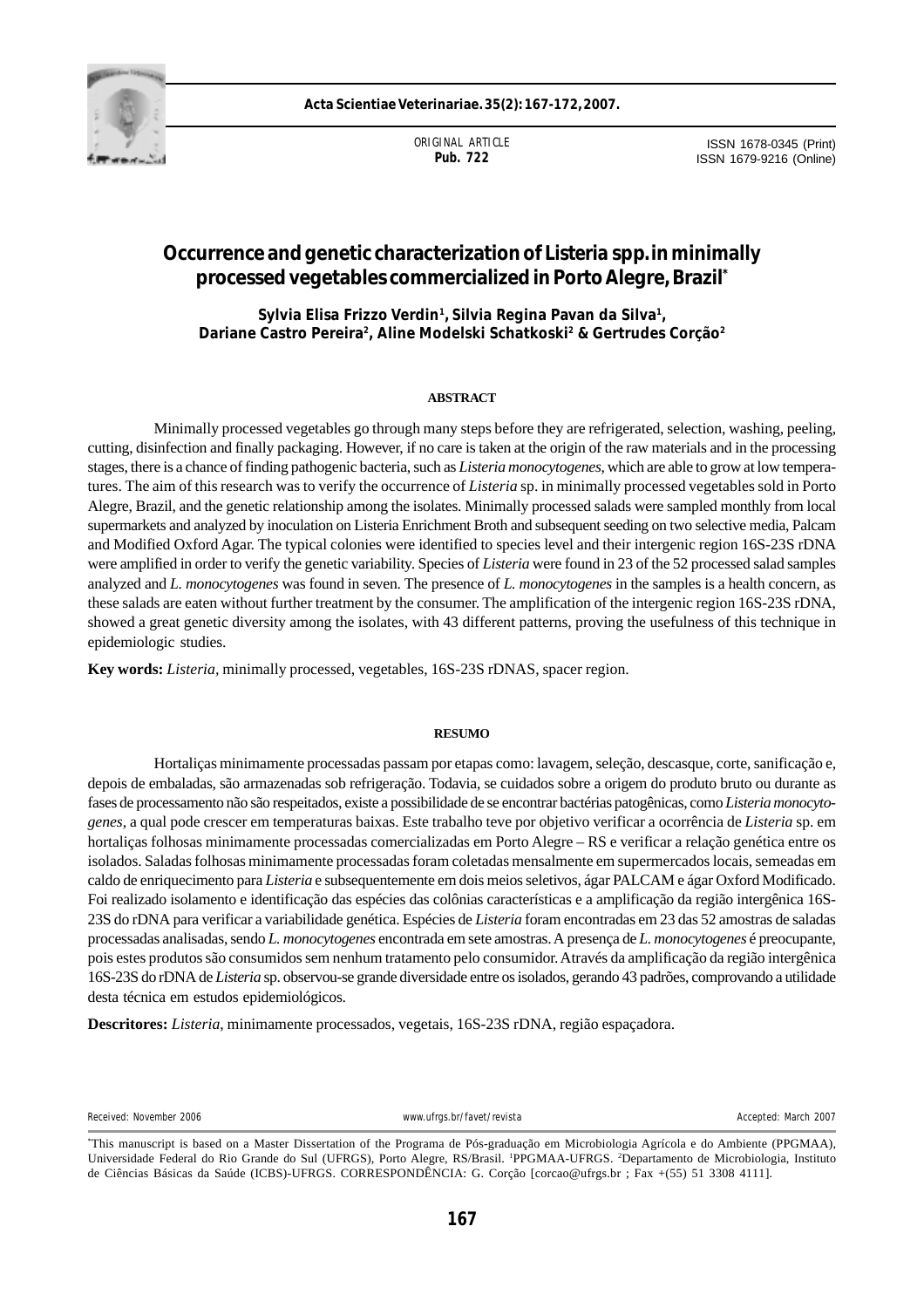#### **INTRODUCTION**

The increasing demand for fresh fruit and vegetables, has encouraged the consumption of minimally processed foods [22,23]. However, if these ready-to-eat food products meet the claims for practicality of modern society, they may also represent hazard to consumers, once they do not systematically carry out any sanitization process before such products are eaten. When present in minimally processed vegetables, *Listeria* isolates may be able to survive if no inhibition mechanism is prompted during storage [12], since this bacteria grows at ordinary refrigeration temperatures and in modified atmosphere [5,21]. Since these readyto-eat products are quite popular, the investigation of the occurrence of *L. monocytogenes* in leafy vegetables, especially of the kind used in salad preparations, is particularly important.

The contamination of vegetables may be of diverse sources and take place at different stages of a food processing plant. It may take place in the processing environment as a whole [8,17], either before or even after the food has been sanitized [10,20]. In this scenario, molecular methods have proved themselves useful in the establishment of contamination sources throughout a production line [13,14,18,19]. With this intent, the amplification of the 16S – 23S rDNA spacer regions, whether cleaved or not with restriction enzymes, has been used in many studies [1,3,6,26].

This study aimed (i) to establish the occurrence of *Listeria* sp. in minimally processed leafy vegetables, (ii) to characterize the isolates by amplification of the 16S - 23S rDNA spacer regions., and (iii) to correlate the data obtained with the origin of the product.

## **MATERIALS AND METHODS**

Ready-to-eat salad samples were randomly collected in supermarkets of Porto Alegre (RS, Brazil) from August 2004 to August 2005. Four samples were collected per month, totaling 52 samples that varied for salad mix types and commercially available brands (A, B and C). Each sample was composed by three 200g salad packages of the same brand and salad mix, to make up a 600g analysis unit. Twenty-five grams of each sample were homogenized in 225 mL *Listeria* enrichment broth (LEB) and incubated at 30°C for 48 hours, the agar plates were inspected for typical colonies for the following 7 days. Afterwards, *Listeria* colonies were isolated from Modified Oxford Agar (MOX) and Palcam agar (PAL) and seeded in Triptone

**168**

Soy Agar supplemented with yeast extract (TSA – YE 0.6%) for purification. The following biochemical assays were used to establish genus and identify species: Gram test; catalase; specific motility at 28°C; Triple-Sugar-Iron; methyl red; Voges-Proskauer; nitrate reduction; fermentation of xylose, rhamnose, and manitol; hemolysis and CAMP-test.

Chromosomal DNA was extracted [4] and the amplification of the 16S – 23S rDNA spacer region was carried out using primers designed based on the sequences for different *Listeria* sp. found in GenBank: 16S LisF 5' GCTGGATCACCTCCTTTCTA 3', and 23S LisR 5' GCGCCCTTYCTAACYTAACC 3'. The reactions were carried out in 10mM Tris/HCl, pH 8.3; 50mM KCl; 2 mM MgCl<sub>2</sub>; 0.2 mM dNTPs; 0.38 μM primer 16S LisF; 0.5 µM primer 23S LisR; 1 U Taq DNA polymerase and 100 ng of template DNA, to a final volume of 25 µL. Amplification reactions were conducted in a thermal-cycler (Mastercycler Personal Eppendorf) as follows: an initial denaturation step at 94°C for 2 min followed by 30 cycles at 94°C for 1 min, at 53°C for 1 min, at 72°C for 1 min, and a final extension step at 72°C for 10 min. For each set of PCR analyses, positive controls were prepared with *L. monocytogenes* ATCC 15315 and *L. innocua* ATCC 33090, these reference strains behaved unvaryingly throughout the experiments. The PCR products were electrophoresed in 8% polyacrylamide gels (10 V/cm for 2 h 30 min.) stained with ethidium bromide (0.5 µg/mL), analyzed under UV light and photographed with a digital camera Kodak 1D (version 3.5.2). The molecular marker λ *Eco*RI / *Hind*III / *Cla*I was used as a standard for inspecting fragment size.

## **RESULTS**

In the samples analyzed in the present study *Listeria* species were isolated in 23 of the 52 samples of minimally processed salad products analyzed. As for the commercial brands chosen, *Listeria* sp. were detected in 16 samples of brand A (n=24), 5 samples of brand B ( $n=10$ ), and in 2 samples of brand C ( $n=18$ ). *L. seeligeri* was detected in 11 samples, *L. monocytogenes* in 7, *L. welshimeri* in 7, *L. grayi* in 6, *L. innocua* in 4, and *L. ivanovii* in 3 samples. No correlation between the presence of *Listeria* species and the composition of the salad mixes was observed. (Table 1). The highest occurrence of *Listeria* was between January and April 2005, when *Listeria* were isolated in 3 samples per collection. The most common species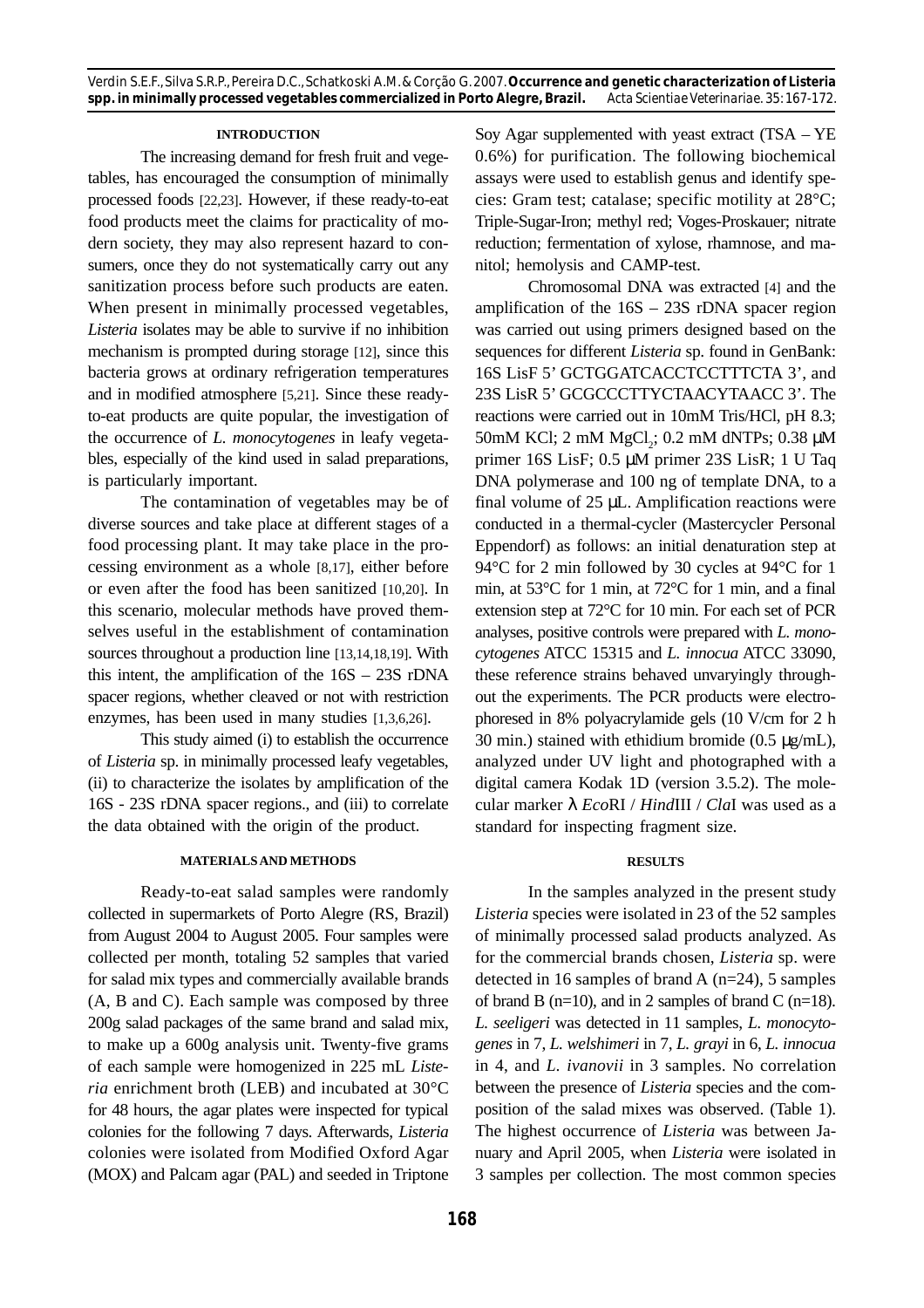throughout the year were *L. seeligeri* and *L. welshimeri*, detected in almost all brands analyzed. *L. seeligeri* prevailed in the samples as a whole, whereas *L. monocytogenes* prevailed in warm weather samples.

At the molecular analysis, 160 strains of the 175 *Listeria* isolates were characterized, since 15 strains did not recover for DNA extraction (6 *L. welshmimeri,* 3 *L. innocua,* 2 *L. ivanovii,* 2 *L. seeligeri,* 1 *L. monocytogenes*, and 1 *L. grayi* subspecies *grayi*). A total of 43 different patterns with 15 fragments were observed. The most frequent pattern was pattern 41, detected in 33 isolates (Table 1). *L. monocytogenes* and *L. seeligeri* presented the highest number of patterns in common, patterns 18, 35, and 38. Fourteen patterns were found in more than one species, and 7 patterns were detected in one species exclusively. As for the commercial brands chosen for investigation, more specifically, Brands A and B shared different patterns for *L. grayi* (pattern 13) and *L. seeligeri* (patterns 18, 24, 35, and 39). Brands A and C shared pattern 35 for *L. monocytogenes*, whereas Brands B and C did not share any patterns. Recurring strains were observed, as follows: *L. monocytogenes* pattern 29, detected in brand A at different summer collections; *L. seeligeri* pattern 41, identified in brand A in (autumn and winter 2004 and 2005); *L. seeligeri* pattern 23, detected in brand A at different winter collections; *L. seeligeri* pattern 24, detected in brand A in winter 2004 and 2005 and in brand B in spring; *L. seeligeri* pattern 18, detected in brand B in spring, and in brand A in autumn and winter; *L. seeligeri* pattern 39, detected in brand B in spring, and in brand A in winter. These last 3 strains recurred in samples of identical origin (Table 1). The pattern found for the isolate *L. grayi* subspecies *murrayi* was the same as observed for the 15 isolates of *L. grayi* subspecies *grayi* (pattern 28).

**Table 1.** Distribution of *Listeria* species isolated from minimally processed vegetables commercialized in Porto Alegre, Brazil, and their molecular patterns. The sampling period was from August 2004 to August 2005.

| Sampling<br>month | <b>Brand of</b><br>salad mix<br>analysed <sup>®</sup> | 16S-23S rDNA<br>intergenic region<br>pattern observed | No. of isolates for each brand and salad mix |                |                |                |                |                          |                            |              |
|-------------------|-------------------------------------------------------|-------------------------------------------------------|----------------------------------------------|----------------|----------------|----------------|----------------|--------------------------|----------------------------|--------------|
|                   |                                                       |                                                       | L.<br>monocytogenes                          | L. innocua     | L. seeligeri   | L. welshimeri  | L. ivanovii    | L. grayi<br>subsp. grayi | L. grayi<br>subsp. murrayi | Listeria sp. |
| August 2004       | $A1**$                                                | 24,29,41                                              | ٠                                            |                | $\mathbf{3}$   | $1*$           |                | ٠                        |                            |              |
|                   | A2                                                    | 16,27,13                                              | 3                                            |                |                |                |                | $\overline{1}$           |                            |              |
| October 2004      | B1**                                                  | 16,13,28                                              | ×.                                           | ۰              | $\mathbf{1}$   | $1*$           | ×.             | $18(1*)$                 | ×,                         |              |
| November 2004     | <b>B2</b>                                             | 4,6,9,18,19,24,<br>30, 34, 35, 39, 9                  |                                              |                | 13             |                |                | $\overline{1}$           |                            |              |
| December 2004     | A1                                                    | 29                                                    |                                              | ٠              | ×,             | $2^{\star}$    | ٠              | $\mathbf{1}$             |                            |              |
|                   | A3                                                    | 1,5, 11, 14,<br>15, 37, 29, 28                        |                                              | $\mathbf{3}$   | $\mathbf{1}$   | $3(1^*)$       |                | $\overline{4}$           | $\overline{1}$             |              |
| January 2005      | A <sub>1</sub>                                        | 29                                                    | $\mathbf{1}$                                 | ٠              | ۰              |                |                |                          |                            |              |
|                   | A2                                                    |                                                       |                                              | $1*$           |                |                |                |                          |                            |              |
|                   | $C1**$                                                | $\mathbf{1}$                                          | ٠                                            | ×              | $1*$           |                |                | $\overline{1}$           |                            |              |
| February 2005     | A <sub>1</sub>                                        | 17                                                    | ×                                            | $\mathbf{1}$   |                |                |                |                          |                            |              |
|                   | A2                                                    | 29,33,35                                              | $4(1*)$                                      | $2^*$          |                |                |                |                          |                            |              |
|                   | <b>B1</b>                                             | $8\phantom{1}$                                        | ×                                            |                |                |                | $\overline{1}$ |                          |                            |              |
| <b>March 2005</b> | A2                                                    | 31,41,9                                               |                                              |                | $\overline{2}$ |                | $\overline{1}$ |                          |                            |              |
|                   | <b>B1</b>                                             | 37                                                    | $\mathbf{1}$                                 |                |                |                |                |                          |                            |              |
|                   | <b>B3</b>                                             | 28                                                    |                                              |                |                | $\overline{1}$ |                |                          |                            |              |
| April 2005        | A2                                                    | 2,18,32                                               | $\mathbf{3}$                                 |                |                |                |                |                          |                            |              |
|                   | A3                                                    | 38, 3, 10, 18, 20,<br>22, 23, 25, 37,<br>38,41,43     | $\overline{2}$                               |                | 19             |                |                |                          |                            |              |
|                   | $C1**$                                                | 21, 35, 36, 41, 42                                    | $6\phantom{1}$                               |                |                |                |                |                          |                            |              |
| May 2005          | A1                                                    | ٠                                                     | ×,                                           |                | $1*$           |                |                |                          |                            |              |
| <b>June 2005</b>  | A3                                                    | 7, 17, 18, 23, 26,<br>35, 39, 41, 26                  |                                              |                | 38             | $\mathbf{1}$   |                |                          |                            |              |
| <b>July 2005</b>  | A1                                                    | 23,24,39,40,41                                        |                                              |                | $\sqrt{5}$     | $1*$           |                |                          |                            | $\mathbf{1}$ |
|                   | A3                                                    | 39,40,41                                              | ×,                                           | ٠              | 6              | ٠              | ×,             |                          |                            |              |
| August 2005       | A2                                                    | 5, 12, 23                                             | ×                                            | ۰              | ×,             | ٠              | $18(2^*)$      |                          | ×,                         |              |
| Total of samples  |                                                       | 23                                                    | $\overline{7}$                               | $\overline{4}$ | 11             | $\overline{7}$ | $\mathbf{3}$   | $\,6$                    | $\mathbf{1}$               | $\mathbf{1}$ |
| Total of isolates |                                                       |                                                       | 20                                           | $\overline{7}$ | 90             | 10             | 20             | 26                       | $\mathbf{1}$               | $\mathbf{1}$ |

# Capital letters correspond to the brand and numbers, to the salad mix type. \* and (n\*) correspond to isolates that didn't recovered for DNA extraction. \*\*Salad brand A and B, original from Porto Alegre, Rio Grande do Sul**,** salad brand C, original from São José dos Pinhais, Paraná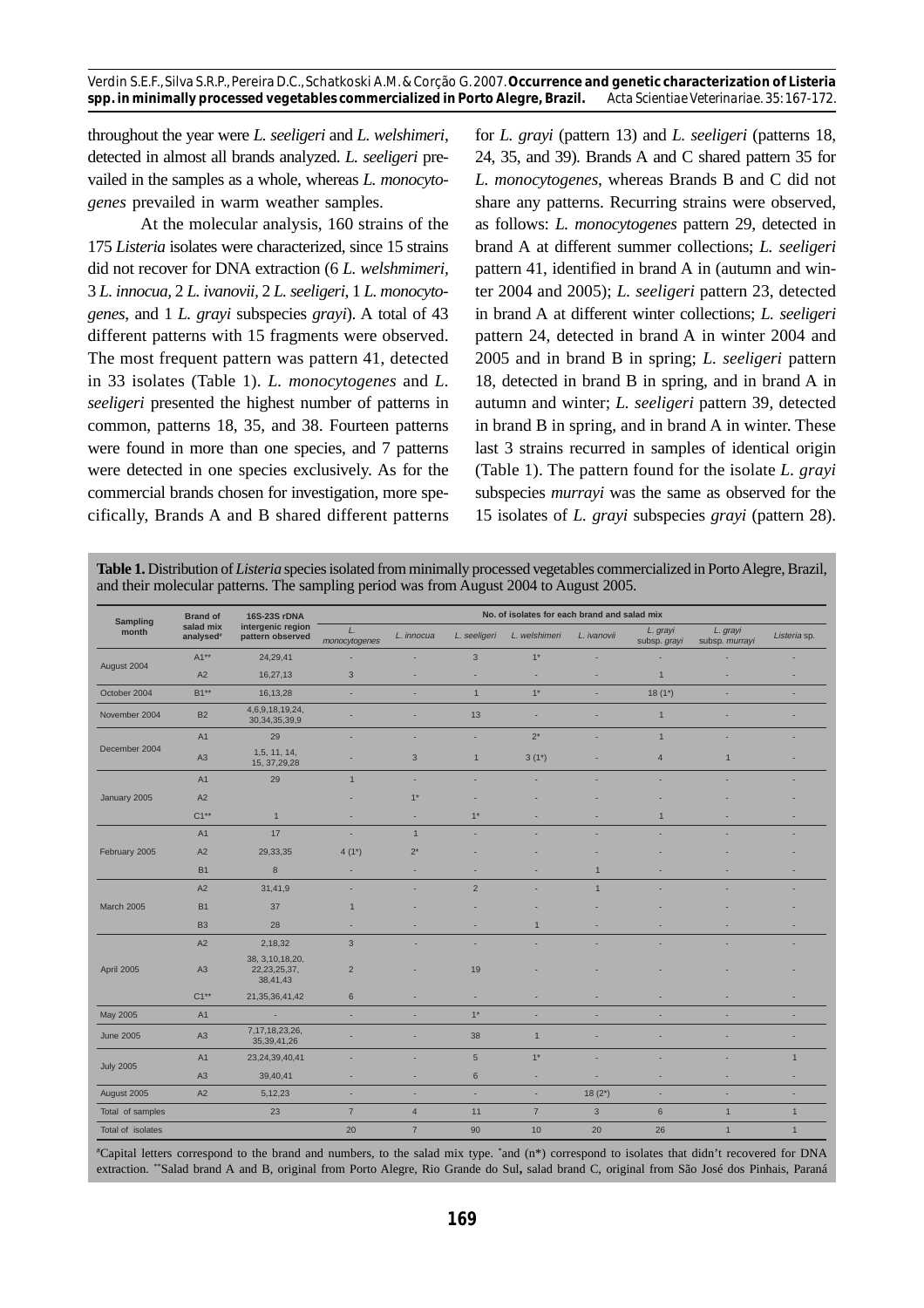# **DISCUSSION**

In vegetables, the occurrence of *Listeria* genus varies greatly in product range, especially in readyto-eat foods [7,9,16,26]. The genus *Listeria* can be found in different environments and *L. monocytogenes* is the species most associated with food borne diseases. However, the presence of other *Listeria* species indicates that environmental conditions are ideal to microbial growth. The presence of *L. monocytogenes* in ready-to-eat produce raises health concerns, as these food products are extensively consumed without further treatment. The amplification of the 16S – 23S rDNA spacer regions in *Listeria* isolates has proved its genetic diversity, with the detection of 43 patterns. Such high number of patterns may occur due to the quantity of operons in the 16S – 23S rDNA spacer regions present in the *Listeria* genome [11]. The genetic diversity among strains, as detected in the present study, may be explained by several aspects involved in the contamination route, such as the conditions of soils, manure, and of the water destined to irrigation and to washing. These aspects may vary considerably between food processing units, between farms, and even between seasons, which makes contamination difficult to track down for a specific point in the production chain.

Recurring strains were observed in the samples investigated, proving that these strains may be present in these food processing units or, at least, that they recur in the vegetable raw materials therein processed. This last hypothesis is plausible in the light of the fact that these recurring strains are detected in different commercial brands that process raw food material of identical origin. Recurring *Listeria* strains have also been identified by other authors [2,15,24,27], who suggested that the main contamination source is ultimately the processing unit itself. Interestingly, the occurrence of the same genotypic profile in isolates of distinct origin evinces the role played by one same strain in the contamination of different products. Nevertheless, it remains to be established whether this given strain has recently been dispersed or is a common strain adapted to the food processing environment.

### **CONCLUSIONS**

All six *Listeria* species were detected and isolated from the salad samples analyzed, roughly throughout the entire sampling period. These findings may reveal the degree of extensive distribution and resistance of this microorganism during the processing and storing procedures adopted for this kind of food product. Though simple, the molecular method used in the present study afforded the discrimination between isolates of the same species. The method described may be equally useful in the investigation of disease outbreaks, in the identification of contamination sources, and in the characterization of inter- and intraspecies genetic diversity. The mapping of isolate dispersal, both in food processing environments and in food items themselves, will assist the outlining of hygiene measures against *Listeria* sp. in the production of safe foods.

**Acknowledgements.** The authors thank the Conselho Nacional de Desenvolvimento Científico e Tecnológico (CNPq) and the Coordenação de Aperfeiçoamento de Pessoal de Nível Superior (CAPES) for the financial support to this study.

### **REFERENCES**

- **1 Abed Y., Davin-Regli A., Bollet C. & De Micco P. 1995.** Efficient discrimination of *Mycobacterium tuberculosis* strains by 16S-23S spacer region-based random amplified polymorphic DNA analysis. *Journal of Clinical Microbiology*. 33: 1418- 1420.
- **2 Aguado V., Vitas A.I. & Garcia-Jalón I. 2004**. Characterization of *Listeria monocytogenes* and *Listeria innocua* from a vegetable processing plant by RAPD and REA. *International Journal of Food Microbiology*. 90: 341-347.
- **3 Antón A.I., Martínez-Murcia A.J. & Rodriguez-Valera F. 1998.** Sequence diversity in the 16S-23S intergenic spacer region (ISR) of the rRNA operons in representatives of *Escherichia coli* ECOR collection. *Journal of Molecular Evolution*. 47: 67-72.
- **4 Ausubel M.F. 1991.** *Short Protocols in Molecular Biology: a compendium of methods from current protocols in molecular biology*. 2nd. edn. New York: J. Wiley, 265 p
- **5 Beuchat L.R. & Brackett R.E. 1990.** Growth of *Listeria monocytogenes* on lettuce as influenced by shredding, chlorine treatment, modified atmosphere packaging, temperature and time. *Journal of Food Science*. 55: 755-758.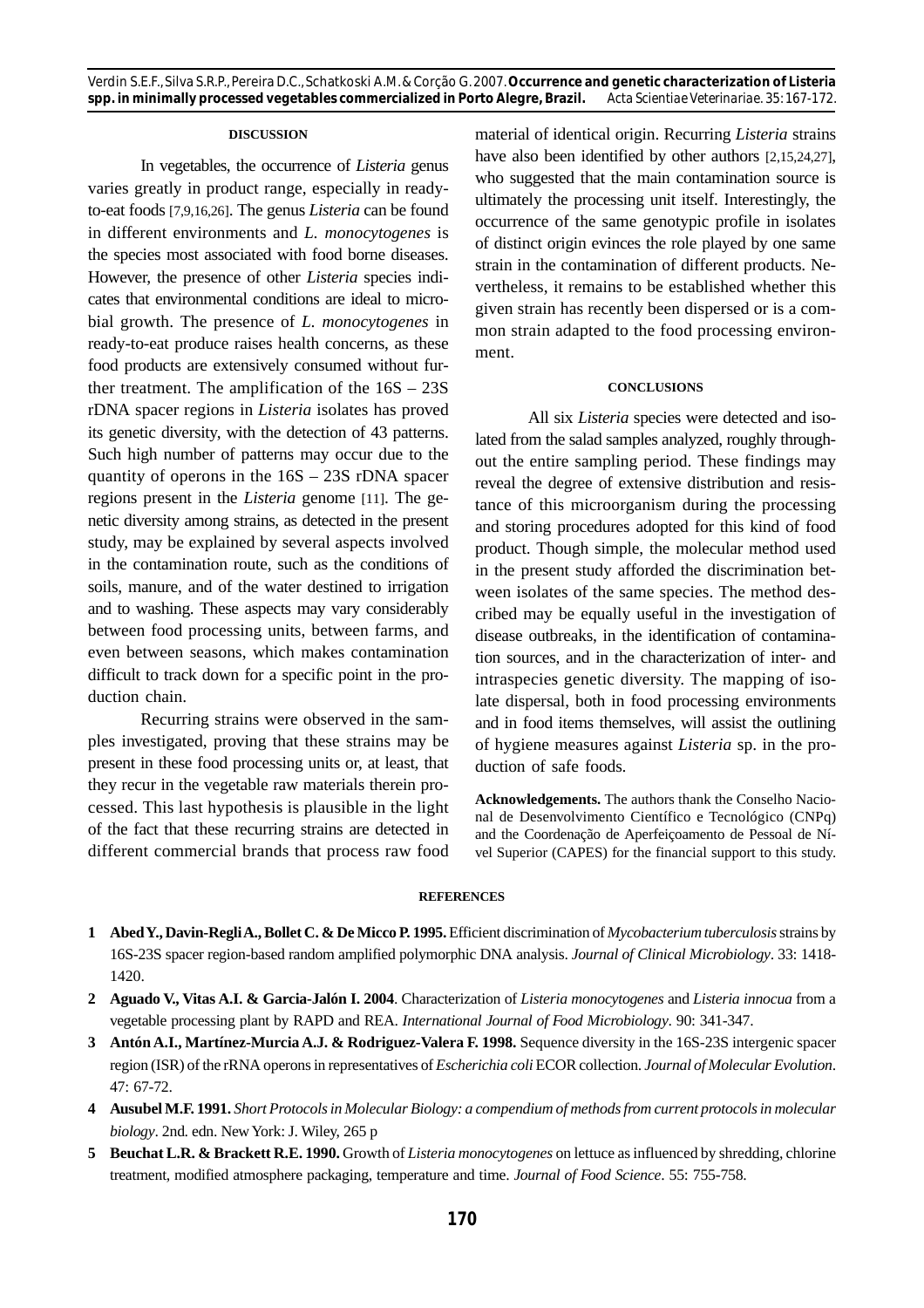- **6 Clementino M.M., Filippis I., Nascimento C.R., Branquinho R., Rocha C.I. & Martins O.B. 2001.** PCR analysis of tRNA intergenic spacer, 16S-23S internal transcribed spacer, and random amplified relationships of *Enterobacter cloacae* strains. *Journal of Clinical Microbiol*ogy 39: 3865-3870.
- **7 Curtis M.L. de Franceschi O. & Castro N. 2002.** *Listeria monocytogenes* en vegetales minimamente procesados. *Archivos Latinoamericanos Nutricion*. 52: 282-288.
- **8 De Roever C. 1998.** Microbiological safety evaluations and recommendations on fresh produce. *Food Control*. 9: 321-347.
- **9 Farber J.M. & Peterkin P.I. 1991.** *Listeria monocytogenes*, a food-borne pathogen. *Microbiology. Reviews*. 55: 476-511.
- **10 Francis G.A., Thomas C. & O'Beirne D. 1999.** The microbiological safety of minimally processed vegetables. *International Journal of Food Science and Technology* 34: 1-22.
- **11 Glaser P., Frangeul L., Buchrieser C., Rusniok C., Amend A., Baquero F., Berche P., Bloecker H., Brandt P., Chakraborty T., Charbit A., Chetouani F., Couvé E., Daruvar A., De Dehoux P., Domann E., Dominguez-Bernal G., Duchaud E., Durant L., Dussurget O., Entian K.-D., Fsihi H., Garcia-Del Portilho F., Garrido P., Gautier L., Goebel W., Gómez-López N., Hain T., Hauf J., Jackson D., Jones L. –M., Kaerst U., Dreft J., Kuhn M., Kunst F., Kurapkat G., Madueño E., Maitournam A., Mata Vicente J., Ng E., Nedjari H., Nordsiek G., Novella S., Pablos B. De Pérez-Diaz, J.-C., Purcell R., Remmel B., Rose M., Schlueter T., Simões N., Tierrez A., Vásquez-Boland J.-A., Voss H., Wehland J. & Cossart P. 2001.** Comparative Genomics of *Listeria* species. *Science*. 294: 849-852.
- **12 Gleeson E. & O'Beirne D. 2005.** Effects of process severity on survival and growth of *Escherichia coli* and *Listeria innocua* on minimally processed vegetables. *Food Control*. 16: 677-685.
- **13 Graves L.M., Hunter. S. B., Ong A. R., Schoonmaker-Bopp D., Hise K., Kornstein L., Devitt W.E., Haves P.S., Dunne E., Mead P. & Swaminathan B. 2005.** Microbiological aspects of the investigation that traced the 1998 outbreak of listeriosis in the United States to contaminated hot dogs and establishment of molecular subtyping-based surveillance for *Listeria monocytogenes* in the PulseNet Network. *Journal of Clinical Microbiology*. 43: 2350-2355.
- **14 Jaradat Z.W., Schutze G.E. & Bhunia A.K. 2002.** Genetic homogeneity among *Listeria monocytogenes* strains from infected patients and meat products from two geographic locations determined by phenotyping, ribotyping and PCR analysis of virulence genes. *International. Journal of Food Microbiology*. 76: 1-10.
- **15 Kabuki L.Y., Kuaye A.Y., Wiedmann M. & Boor K.J. 2004.** Molecular subtyping and tracking of *Listeria monocytogenes* in Latin-Style fresh-cheese processing plants. *Journal of Dairy Science*. 87: 2803-2812.
- **16 Kaneko K., Hayashidani H., Ohtomo Y., Kosuge J., Kato M., Takahashi K., Shiraki Y. & Ogawa M. 1999.** Bacterial contamination of ready-to-eat foods and fresh products in retail shops and food factories. *Journal of Food Protection*. 62: 644-649.
- **17 Maistro L.C. 2001.** Alface minimamente processada: Uma revisão. *Revista Nutrição*. 14: 219-224.
- 18 Martinez J., Rorvik L.-M., Brox V., Lassen J., Seppola M., Gram L. & Fonnesbech V. 2003. Genetic variability among isolates of *Listeria monocytogenes* from products, clinical samples and processing environments, estimated by RAPD typing. *International Journal of Food Microbiology*. 84: 285-297.
- **19 Norton D. M., Mccamey M. A., Gall K. L., Scarlett J. M., Boor K. J. & Wiedmann M. 2001.** Molecular studies on the ecology of *Listeria monocytogenes* in the smoked fish processing industry. *Applied Environmental Microbiology.* 67: 198-205.
- **20 Nguz K., Shindano J., Samapundo S. & Huyghebaert A. 2005**.Microbiological evaluation of fresh-cut organic vegetables produced in Zambia. *Food Control*. 16: 623-628.
- **21 Rocourt J. 1996.** Risk factors for listeriosis. *Food Control*. 7: 195-202.
- **22 Rosa O.O. & Carvalho E.P. 2000.** Características microbiológicas de frutos e hortaliças minimamente processados. *Boletim da Sociedade Brasileira de Ciência Tecnologia dos Alimentos*. 34: 84-92.
- **23 Sarantópoulos C.I.G.L., Alves R.M.V., Oliveira L.M. & Gomes T.C. 1996.** Princípios da tecnologia de acondicionamento em embalagens com atmosfera modificada. In: *Embalagens com atmosfera modificada*. Campinas: CETEA, pp:1-17.